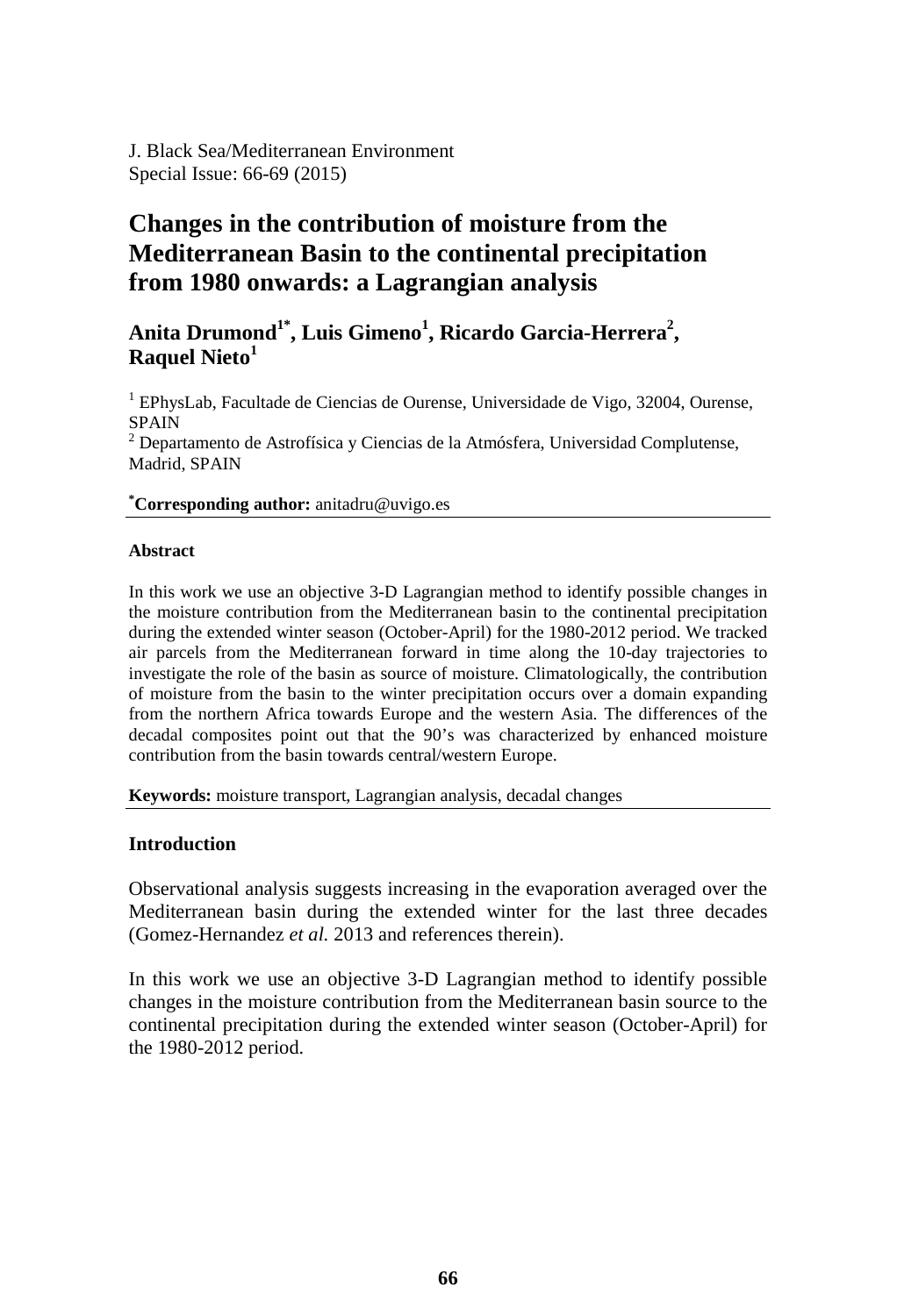### **Materials and Methods**

We used the method developed by Stohl and James (2004), based on the Lagrangian model FLEXPART v9.0 forced by the 1º ERA-Interim reanalysis (Dee *et al.* 2011) available every 3 hours.

The method divides the atmosphere into air parcels, which are transported using the wind field. The changes of the specific moisture of an air parcel (of mass m) along its trajectory can be expressed as:  $e - p = m \frac{dq}{dt}$ , where (e-p) can be interpreted as the freshwater flux in the parcel (the difference of evaporation and precipitation). By adding  $(e - p)$  for all the parcels in the vertical atmospheric column over an area, we obtain the surface freshwater flux  $(E - P)$ .

The lagrangian data set used comes from a global simulation in which the atmosphere was divided into approximately 2.0 million parcels. We track (E-P) from the Mediterranean basin (MED) forward in time along the 10-day trajectories (the average residence time of water vapour in the atmosphere). We analyse negative values of (E-P) integrated over the 10-day trajectories at the seasonal scale. They indicate the sinks of moisture that, under the necessary dynamical conditions, can be converted into surface precipitation.

Differences of the 90´s (1991-2000) and 80´s (1981-1990) and of the 2000´s (2001-2010) and 90´s were calculated for the precipitation (GPCP; 2.5º; Huffmann *et al*. 2009), the vertically integrated moisture flux (VIMF; ERA-INTERIM) and the (E-P) fields. A bootstrap test with 90% of significance was applied in the decadal differences of the (E-P).

## **Results**

Climatologically, the rainy season for most of Europe occurs during October-April, when higher precipitation and convergence of VIMF are observed (fig 1, left and central top panels, respectively). Divergence of VIMF over Mediterranean suggests its role as a moisture source. The contribution of moisture from MED to the precipitation occurs towards the northern Africa, Europe and the western Asia (Figure 1, right top panel).

The 90's - 80's differences (Figure 1, central panels) show a dipole over MED and Europe: reduced (increased) precipitation and higher divergence (convergence) of VIMF over MED (central/north Europe). The moisture contribution from MED increased towards western and central Europe.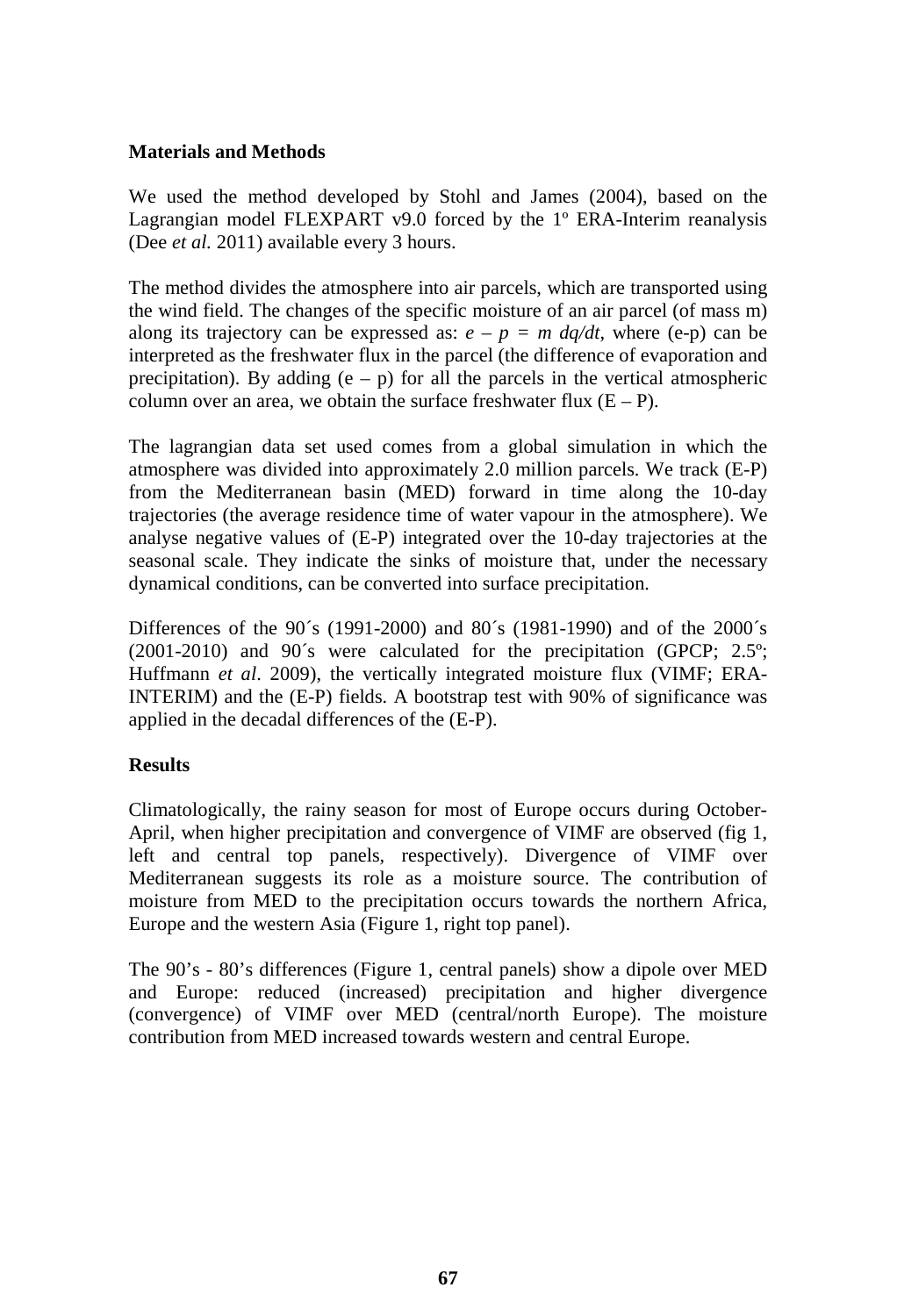

of the Vertically Integrated Moisture Flux (vector; kg/m/s) and its divergence (mm/year, Era-Interim), and of the negative E-P (sinks of of the Vertically Integrated Moisture Flux (vector; kg/m/s) and its divergence (mm/year, Era-Interim), and of the negative E-P (sinks of **Figure 1.** Top (from left to right columns): 1981–2010 extended boreal winter climatology of the precipitation rate (mm/day, GPCP), **Figure 1.** Top (from left to right columns): 1981–2010 extended boreal winter climatology of the precipitation rate (mm/day, GPCP), moisture) (mm/day). Central: same as top, but for decadal differences of 90's and 80's. Bottom: same as top, but for 00's and 90's. moisture) (mm/day). Central: same as top, but for decadal differences of 90's and 80's. Bottom: same as top, but for 00's and 90's. Only decadal differences of sinks of moisture significant at the 90% confidence level are plotted (Bootstrap Test). Only decadal differences of sinks of moisture significant at the 90% confidence level are plotted (Bootstrap Test).